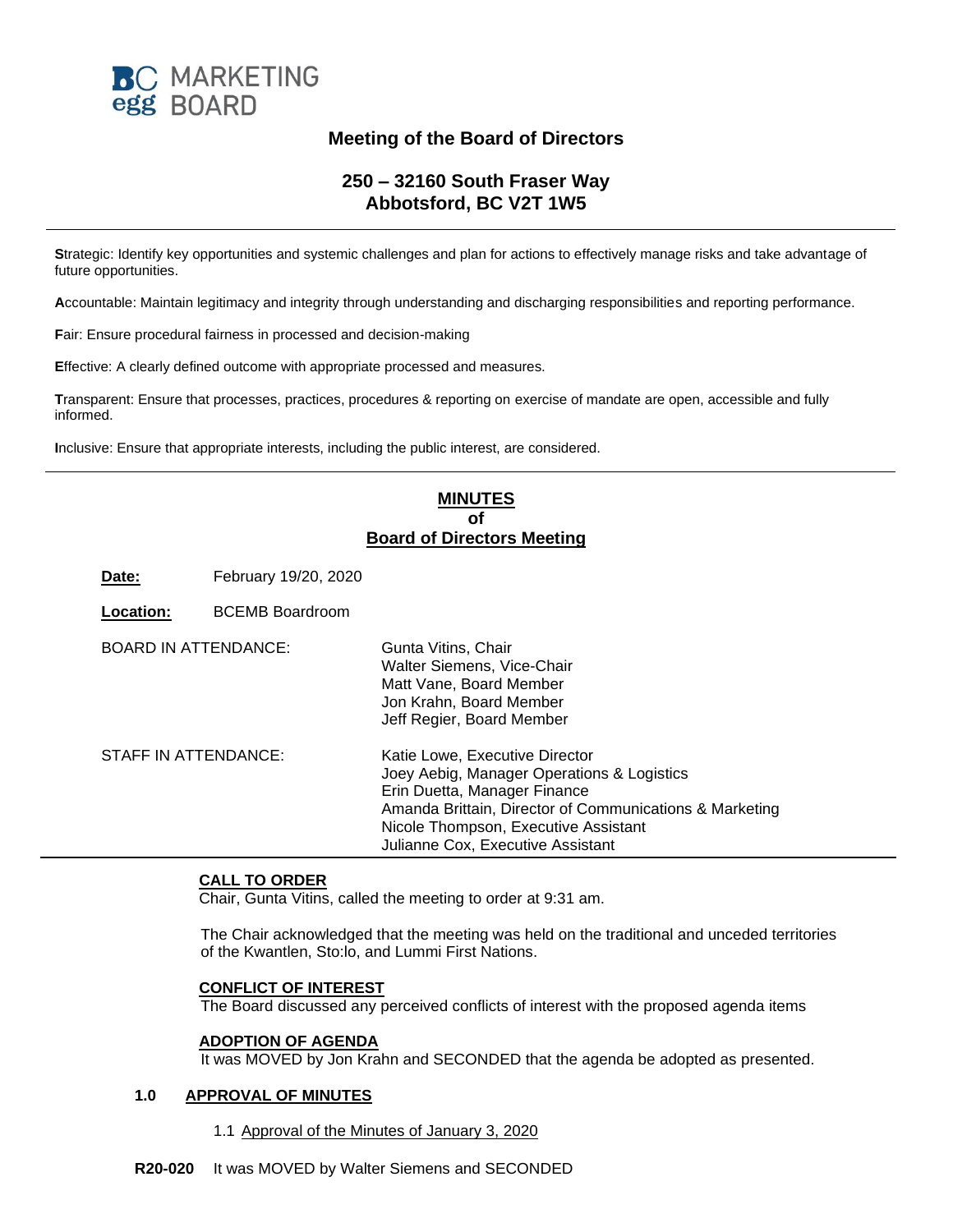THAT the Board of Directors approve the Minutes of January 3, 2020 as presented.

CARRIED

- 1.2 Approval of the Minutes of January 7, 2020
- **R20-021** It was MOVED by Matt Vane and SECONDED

THAT the Board of Directors approve the Minutes of January 7, 2020 as presented.

CARRIED

- 1.3 Approval of the Minutes of January 16, 2020
- **R20-022** It was MOVED by Jon Krahn and SECONDED

THAT the Board of Directors approve the Minutes of January 16, 2020 as presented.

CARRIED

- 1.4 Approval of the Minutes of January 21, 2020
- **R20-023** It was MOVED by Matt Vane and SECONDED

THAT the Board of Directors approve the Minutes of January 21, 2020 as presented.

CARRIED

- 1.5 Approval of the Minutes of January 21, 2020 (COP)
- **R20-024** It was MOVED by Jeff Regier and SECONDED

THAT the Board of Directors approve the Minutes of January 21, 2020 (COP) as presented.

CARRIED

- 1.6 Approval of the Minutes of February 4, 2020
- **R20-025** It was MOVED by Jon Krahn and SECONDED

THAT the Board of Directors approve the Minutes of February 4, 2020 as presented.

CARRIED

# **2.0 BUSINESS ARISING/ACTION LIST**

2.1 2020 Board Calendar The 2020 Board Calendars were presented for information.

The Board reviewed the calendars, finalized the date for the May board meeting, and discussed the BC Poultry Conference meeting schedule.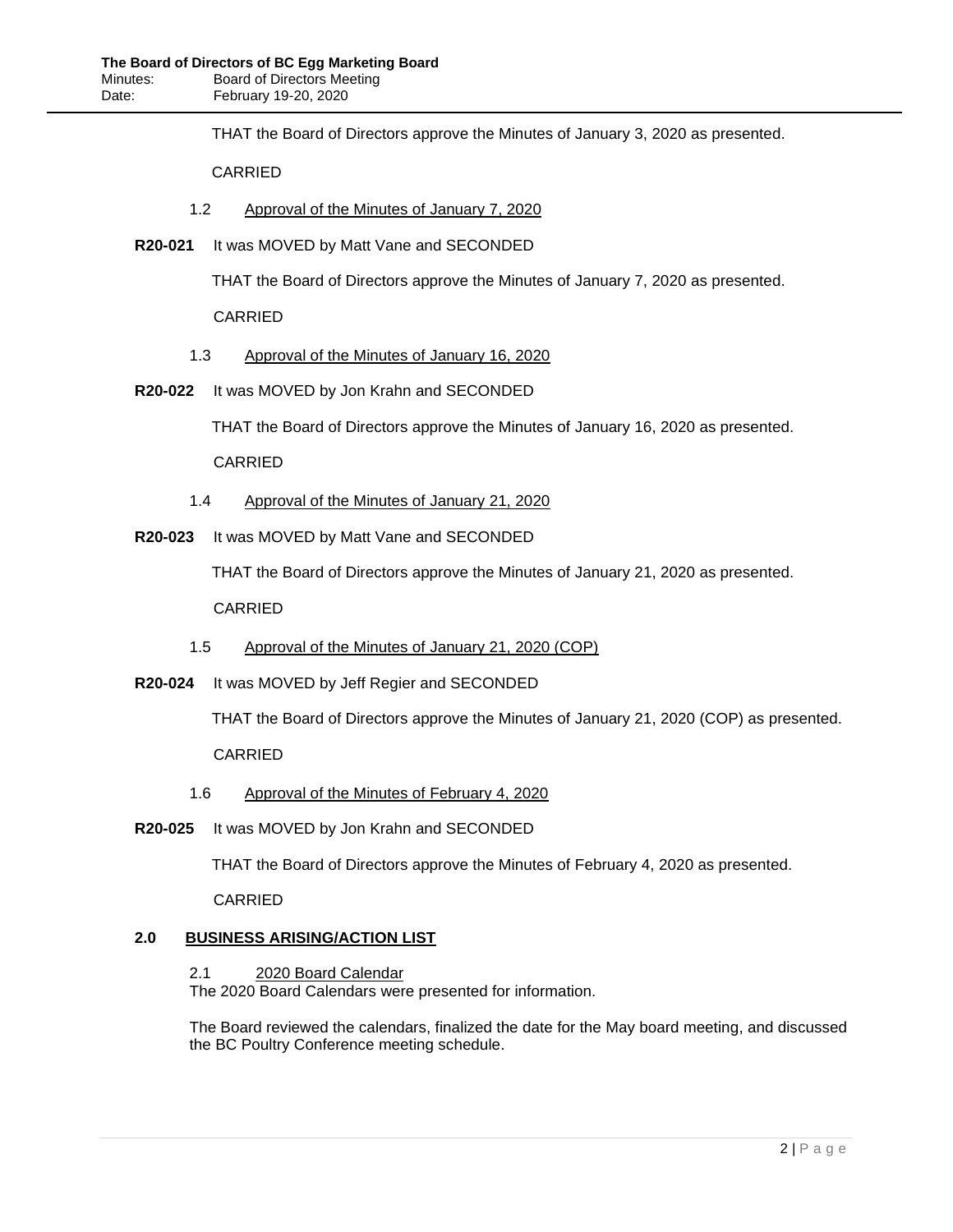### 2.2a COGA: Governance- Managing Conflict Notes

Board and Staff members attended the Centre of Organizational Governance in Agriculture Managing Conflict session on January 23, 2020. Notes from the meeting were presented for information.

#### 2.2b Leading in a Diverse and Inclusive Culture Notes

Board and Staff members attended the Leading in a Diverse and Inclusive Culture session on January 24, 2020. Notes from the meeting were presented for information.

### 2.2c ACP Pullet Meeting Minutes

A staff member attended the ACP Pullet conference call on January 7, 2020. The meeting minutes, as well as a memo from EFC, were presented for information.

#### 2.2d Canadian Ag Day Notes

A staff member attended the Canadian Ag Day on February 11, 2020. Notes from the meeting were presented for information.

#### 2.2e One Welfare Notes

A staff member attended the One Welfare presentation on February 5, 2020. Notes from the meeting were presented for information.

#### 2.2f Pullet Growers of Canada Presentation

*F. Jacques and A. DeWeerd joined the meeting at 2:03pm on February 20, 2020.*

Pullet Growers of Canada gave a presentation to the Board regarding their governance and operational plans moving forward within the industry.

*F. Jacques and A. DeWeerd left the meeting at 2:58pm on February 20, 2020.*

### **3.0 STAKEHOLDER ENGAGEMENT**

### 3.1 EFC Update

The EFC PMC has been requested to review the feeder space requirements in the Code and an update on the process was provided. A brief update on the Natural Overrun Committee meeting was also provided.

#### 3.2 Marketing Update

An update on marketing initiatives was presented, along with an update on the 2019 Annual Report. Information was also provided on the new trade show display.

#### 3.3 Regionality Study

BC Egg completed a regionality study in 2019 with funding support from Investment Agriculture Foundation's (IAF) BC Agrifood and Seafood Market Development Program. Research was conducted on the types of eggs and their origin that are sold at retail throughout BC regions, and consumer preference for eggs. The consumer preference analysis was presented for discussion.

The Board agreed with Staff's recommendation to expand the analysis to include the small lot program information to provide a more fulsome review. The Board also agreed with Staff's plan to incorporate industry information, including small lot program information, into existing Ministry of Agriculture educational webinars targeting northern regions.

**Action**: Staff was directed to include a more detailed analysis, including small lot program information, at the March 17-18 meeting.

3.4 RS Research Update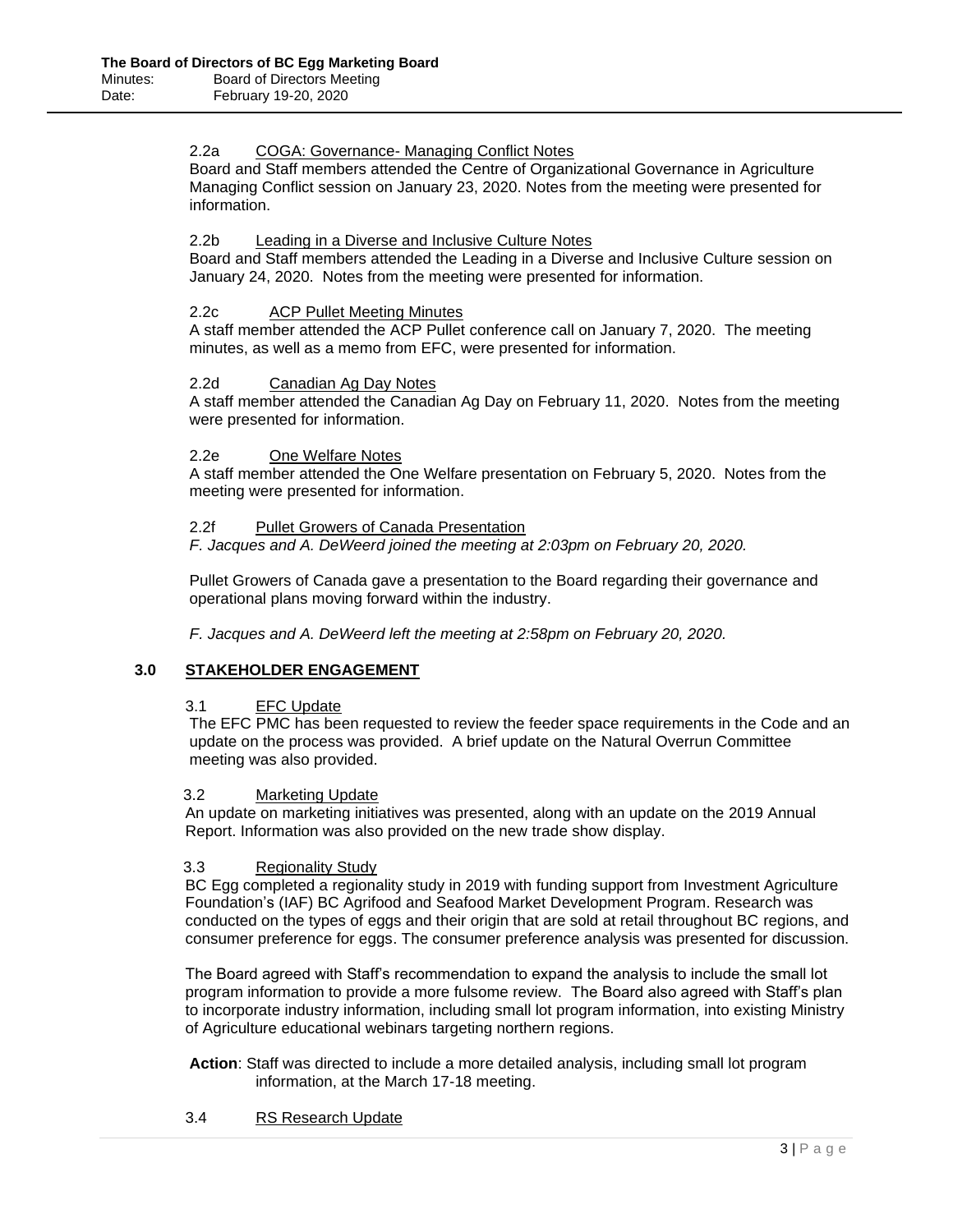Ritchie-Smith was granted a research flock and as part of the agreement, quarterly updates were to be provided. An update for their second flock was provided for information.

### 3.5 CAF Update

BCEMB jointly owns the Central Agriculture Facility building with the BCMMB. KPMG completed the 2019 audited financial statements, which were presented for information. An update on the leasing activities and required building improvements were also presented for information.

The Board discussed the current building value, tenant situation, and the cost of proposed improvements.

**Action**: Staff was directed to provide an update at March 17-18 meeting.

#### 3.6 Women in the Industry Program

EFC is in the process of recruiting for the 2020 cycle of the Women in the Industry program. EFC has requested each provincial board to nominate one mentor and mentee by March 6, 2020. The nominee recommendations from the EPA were presented to the Board for discussion.

### **R20-026** It was MOVED by Jon Krahn and SECONDED

THAT the Board of Directors nominate **and as a mentor and as a mentor and as a mentor and as a mentor and as a mentor and as a mentor and as a mentor and as a mentor and as a mentor and as a mentor and as a mentor and as a** a mentee for the EFC Women in the Industry Program.

#### CARRIED

**Action**: Staff was directed to correspond directly with the selected nominees prior to the due date to confirm their interest.

### **4.0 OPERATIONS**

### 4.1 Update and Appeal

A 2015 New Producer Program winner under the "producer-vendor" category is not fulfilling the producer-vendor requirements per our Consolidated Orders. The January monthly update was presented for information.

# 4.2 **. Appeal** . Appeal

On February 7, 2020, BCFIRB provided BCEMB and the appellant with their decision, dismissing the appeal pursuant to section 31(1)(b). BCFIRB's letter was presented for information.

### 4.3 Update

The Board requested monthly progress reports to ensure that the producer is progressing towards compliance in a timely manner. An update was presented for information.

The Board discussed the process for bringing the producer back in to good standing with the Consolidated Orders once the second flock is housed.

# 4.4 Transfer of Layer Quota Requests

A producer is requesting approval on a layer quota transfer. The request was presented for discussion. An update on outstanding conditionally approved transfers were also provided for information.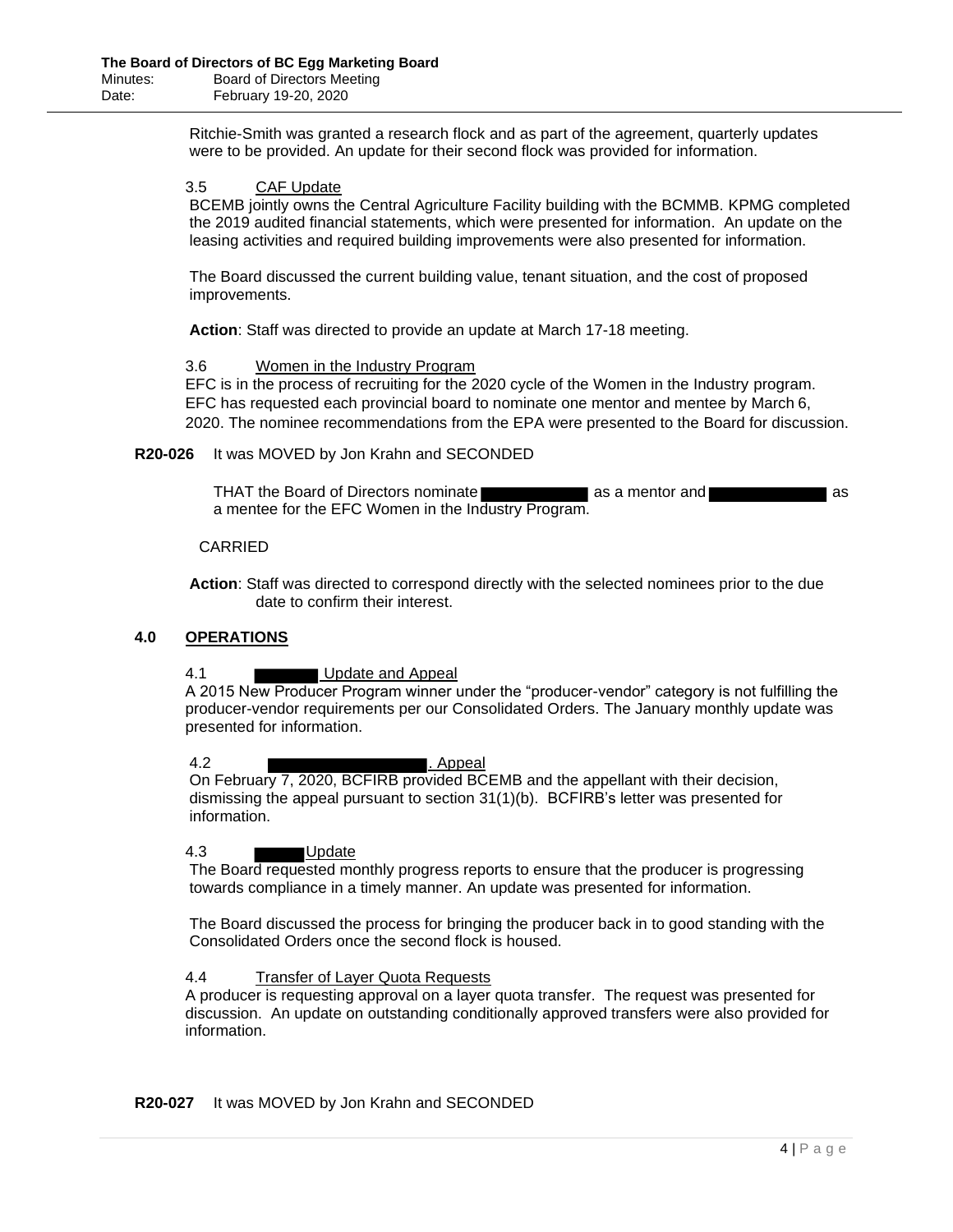THAT the Board of Directors provide final approval or the transfer request from **to incorporate their partnership from the effective effective** January 5, 2020.

CARRIED

### 4.5 Code Requirement

BCEMB may have some facilities that are not fully compliant with all requirements from the 2017 Code of Practice. The Executive Director and Manager of Operations are scheduling calls with every registered producer to discuss the importance of the Code requirements. To date, staff have contacted 10 of 144 farms.

#### 4.6 Salmonella Enteritidis Booklet

Staff has developed an informational booklet for producers that explains the process involved with an SE positive event. The booklet is based on documenting the current practices as they are today.

The Board provided its support of the SE booklet.

**Action:** Staff was directed to have the PMC review the document prior to it being sent to producers.

### 4.7 Specialty Producer

BC Egg has become aware of a specialty producer who is receiving a premium on Free Range Eggs but may not be adhering to the program requirements. An update on the situation was presented for discussion.

*joined the meeting at 9:45am on February 19, 2020.*

The producer provided an update to the Board and answered any questions.

 *left the meeting at 10:27am on February 19, 2020.*

The Board discussed amendments to the Penalty Policy.

**Action**: Staff was directed to draft an amendment to the Penalty Policy.

**Action**: Staff was directed to follow up with the producer and to schedule an additional audit on the farm. The results from the visit were requested to be brought to the March 4 Board meeting.

#### 4.8 Barn Fitness Audit

Prior to approving EPU leases between producers, BCEMB requires the successful completion of a Barn Fitness Audit. The updated Barn Fitness policy and manual were presented for discussion.

The Board discussed the documents and provided amendments.

 **Action:** The Chair will amend the documents prior to the March board meeting.

#### 4.8a Review

A producer is concerned regarding the process that was undertaken and the final decision from the Barn Fitness Audit that was conducted at his facility. A draft letter to the producer was presented for review.

The Board reviewed the letter and provided amendments.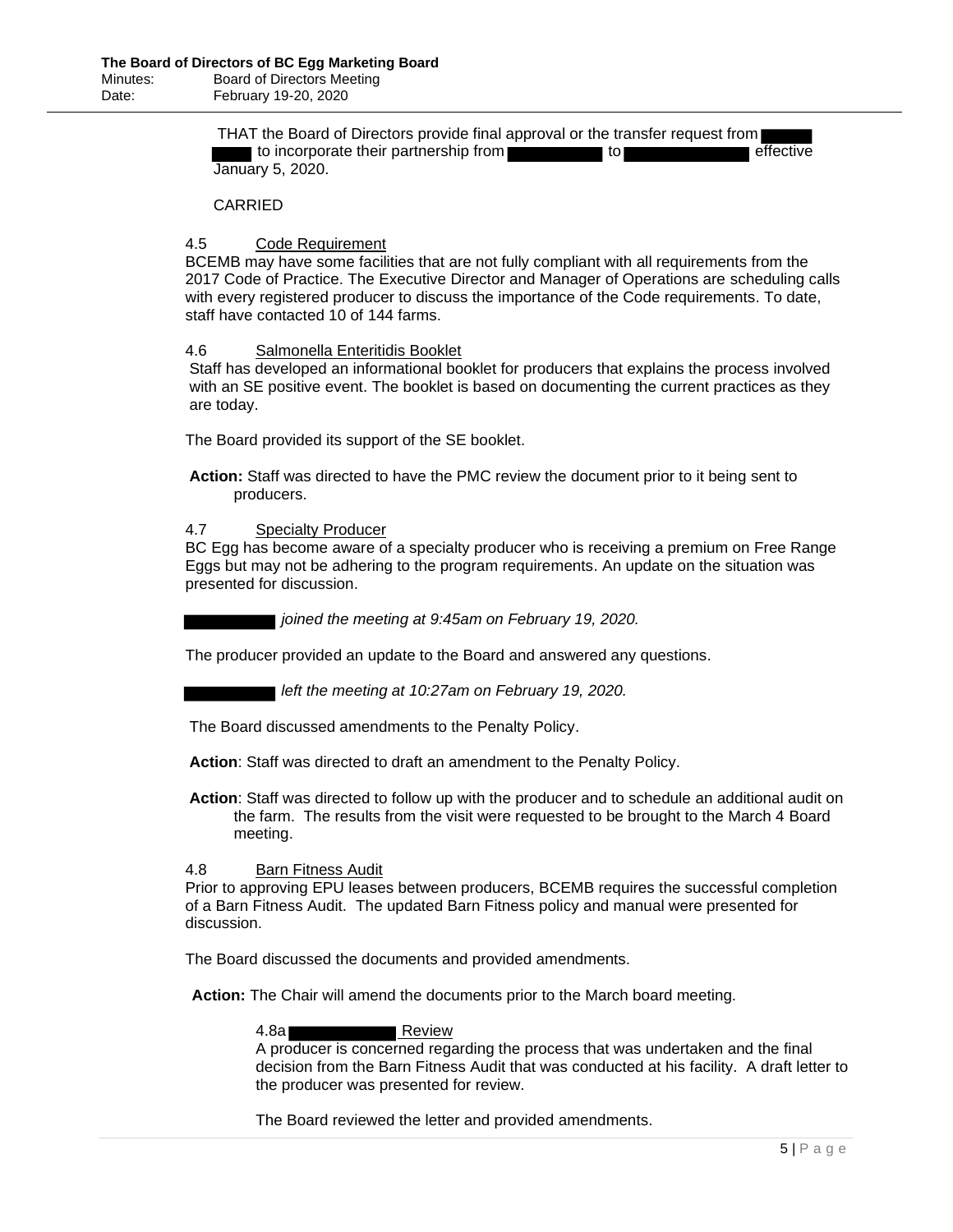**Action:** The Chair will amend the documents prior to the March board meeting.

### 4.9 CETPP Update

Enriched Pricing has been in effect since September 2019. An update on the program and provincial blend rates were presented for information.

#### 4.10 Audit Process

BCEMB has become aware that the way we conduct audits is different than the majority of other provinces. Staff had a meeting with EFC to find a solution to reduce the number of visits our producers experience on an annual basis. An update on the options provided to EFC were presented for discussion.

The Board discussed the potential audit processes and the status of the BC EFC auditor.

#### 4.11 Interior Fowl Removal Update

BCEMB was notified that as of January 1, 2020 the dispatcher, which has been coordinating fowl removal in the interior region, will no longer operate the stunner. The contracts with the new dispatcher have been finalized and signed, and an update on the process was presented.

The Board discussed feedback received from producers that the new process is going well. BCEMB will review options for updating the process on Vancouver Island after gaining 12 months of experience in the Interior

#### 4.12 Specialty Audit Program Update

All Free-Range facilities in BC have now received their first Specialty Audit and a review of the audit tool has been conducted by the third party auditor and BCEMB. Information from the review was presented for discussion.

The Board reviewed the recommendations and provided feedback to be reviewed by the Specialty Audit Committee.

**Action:** Staff was directed to provide the Board's feedback to the Specialty Audit Committee. Upon final approval of the changes, NSF will receive the updated checklist and start auditing to the revised standards.

### 4.13 Corporate Workshop

At the January board meeting, staff was asked to work with lawyers and accountants to brainstorm solutions for a clear process to assess quota transfers. A suggested workshop format was presented for discussion.

The Board reviewed the recommendations and provided additional feedback.

**Action**: Staff was directed to begin planning the workshop to be held in May.

#### 4.14 Adjacent Facility Letter

Concern has been raised regarding the Start Clean Stay Clean rule regarding multiple poultry facilities at one address. BCEMB has drafted a letter to EFC requesting that they review the rule. The letter was presented for discussion.

The Board reviewed the letter and agreed with the direction.

**Action**: Staff was directed to send the proposed letter to EFC.

4.15 Application for New Construction or Renovation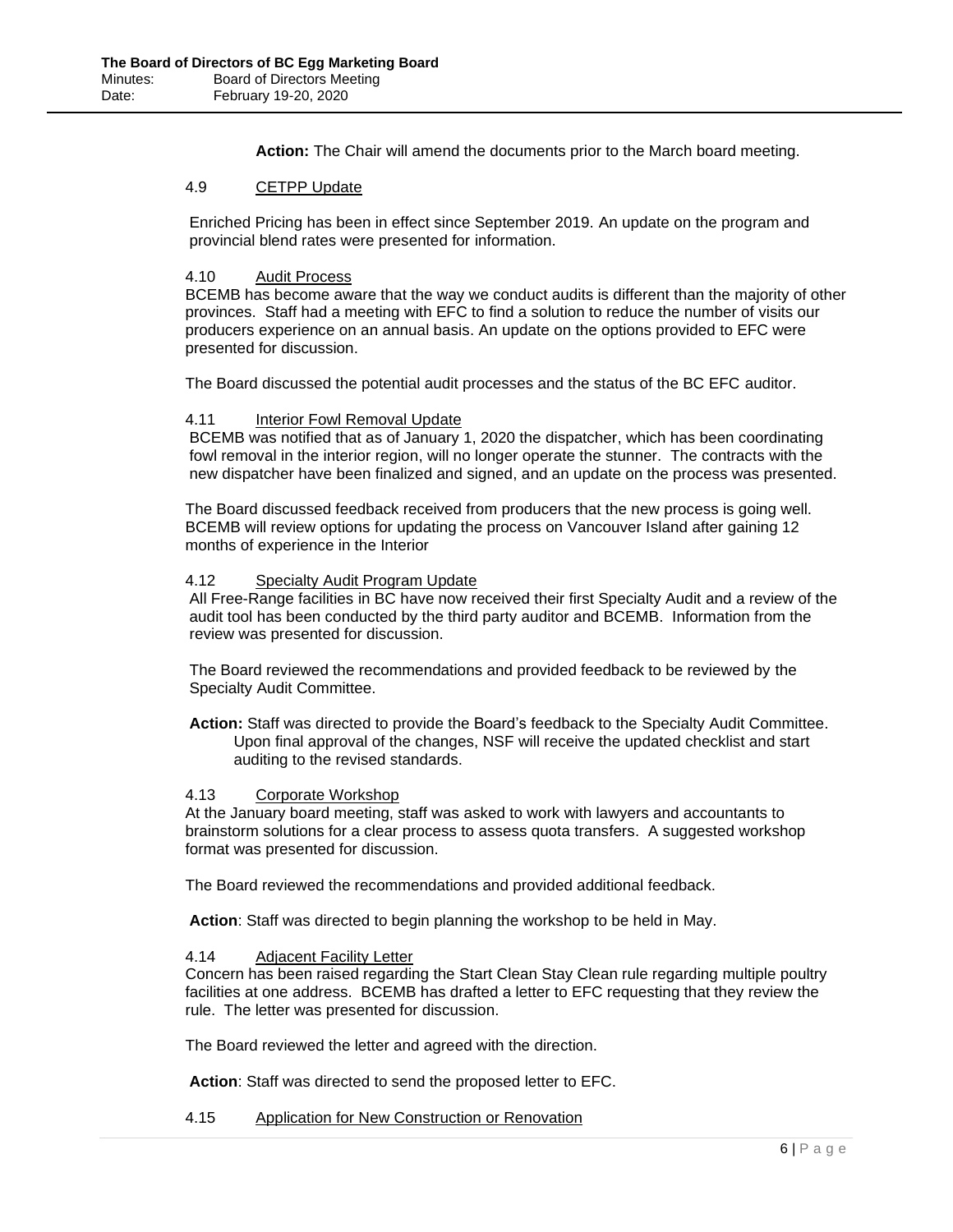In November 2018, BCEMB staff updated most, if not all, of the producer forms, which were then uploaded to the producer-only website. During that process, a form was added for New Construction and Renovation. The intent of the document was to provide producers with the ability to communicate officially with BCEMB to ensure that BCEMB was aware of new construction and renovations as this requirement was added as part of the Consolidated Orders update in November 2017. This is especially critical with the enriched transition and budgeting process for the CETPP.

The Board reviewed the form and provided amendments.

**Action**: Staff was directed to amend the form and present it to the PMC for further review at their next meeting.

#### 4.16 EFC Measuring Protocol Memo

The EFC Production Management Committee (PMC) has approved version 3 of the measuring protocols. EFC has requested feedback from provincial boards by February 19. A response memo was drafted and presented for discussion.

The Board discussed the draft amendments, reviewed the memo and supported the direction.

#### **ADJOURNMENT**

It was MOVED by Matt Vane and SECONDED that the meeting be adjourned at 4:10pm on February 19, 2020.

#### **CALL TO ORDER**

Chair, Gunta Vitins, called the meeting to order at 10:14am on February 20, 2020.

### **5.0 GOVERNANCE**

#### 5.1 Quota Allocation Consultation

At the November EFC Open Board Meeting, the EFC Board approved a national allocation increase of 105,965 hens, which includes 14,916 hens for BC. A consultation document was developed based on the analysis of allocation options conducted by the Board, and the EIAC's December 2019 recommendation. The document was sent to the EPA for their feedback. The EPA's response and a draft proposal to BCFIRB was presented for discussion.

The Board agreed with the direction of the quota allocation proposal to BCFIRB.

**Action**: Staff was directed to send the amended proposal to the Board for final approval prior to February 28, 2020.

#### 5.2 QATE Implementation

On January 30, 2020, BCFIRB responded to the BCEMB's November 4, 2019 proposed definition of Business Unit definition. The BCFIRB supported the intent behind the proposed definition however they felt that the definition was unclear and further requested the BCEMB to submit a clarified definition prior to final approval. A draft letter with a revised definition for Business Unit was presented for discussion.

The Board reviewed the letter and revised definition.

### **R20-028** It was MOVED by Jon Krahn and SECONDED

THAT the Board of Directors approve the revised Business Unit definition to be presented to BCFIRB.

### CARRIED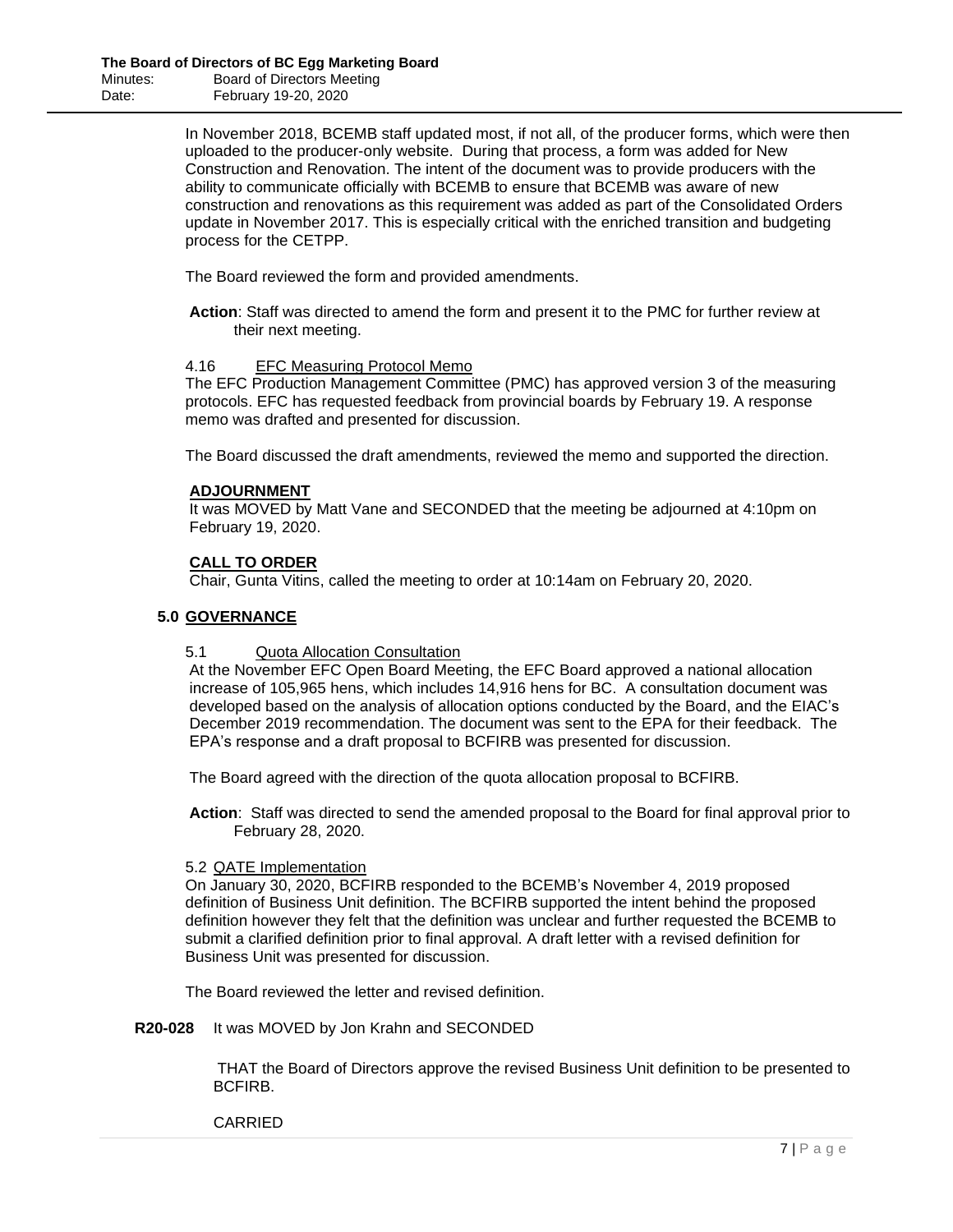**Action**: Staff was directed to send the revised definition to BCFIRB by February 28, 2020.

#### 5.3 Board Performance Survey

The Governance Policy Manual requires that the Board conduct an annual self-evaluation to determine whether the Board and its committees are functioning effectively. The Board performance survey was sent on January 8th and the final results were presented for review.

**Action**: Staff was directed to amend the performance survey based on feedback provided.

#### 5.4 Committee Elections

There are multiple committee positions up for election. The positions as well as the election process were presented for discussion.

The Board reviewed the process and proposed changes to the Terms of Reference for the Production Management Committee and the Audit and Finance Committee.

**Action**: Staff was directed to update the Terms of Reference documents for the PMC and Audit and Finance committees for the March 4 meeting.

**Action**: Staff was directed to confirm with COMB the process of destroying the ballots from the board elections.

#### 5.5 Committee Minutes

#### 5.5a PMC November 13, 2019

The minutes from the November 13, 2019 Production Management Committee meeting were presented for information.

5.5b A&F November 26, 2019 Meeting Minutes

The minutes from the November 26, 2019 Audit and Finance Committee meeting were presented for information.

#### 5.5c EIAC December 5, 2019 Meeting Minutes

The minutes from the December 5, 2019 Egg Industry Advisory Committee meeting were presented for information.

#### 5.6 Producer of the Year and Legacy Award

Each year, a Producer of the Year (POY) is nominated by the industry and awarded at the AGM. This year an additional award, the Legacy Award, has been added. The PMC reviewed the nominations and has provided their proposed recipients to the Board.

The Board discussed a recommendation to the PMC that board members should not be eligible for nominations moving forward.

### **R20-029** It was MOVED by Walter Siemens and SECONDED

THAT the Board of Directors accept the recommendation from the Production Management Committee that **receive the 2019 Producer of the Year.** 

# CARRIED

### **R20-030** It was MOVED by Jeff Regier and SECONDED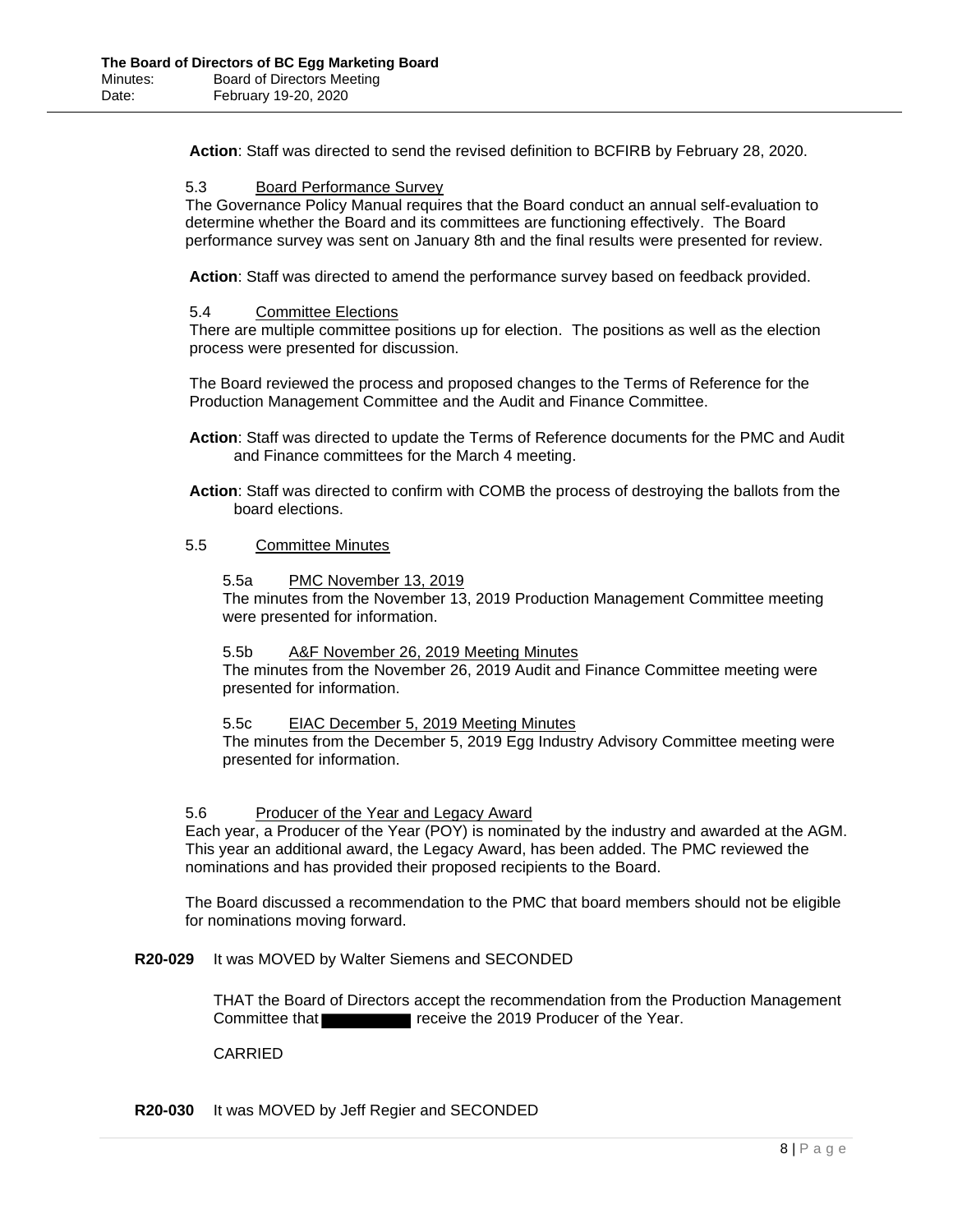THAT the Board of Directors accept the recommendation from the Production Management Committee that be the recipient of the first BC Egg Marketing Board Legacy Award.

### CARRIED

# 5.7 PFGC Update

The BC Egg Processors Council (BCEPC) have asked that a review of the Post Farm Gate Cost (PFGC) program be conducted. The PFGC committee has met on several occasions and the Board has reviewed the previous BCFIRB appeal decisions in detail. In order to develop a comprehensive program that meets the needs of the BC industry as well as the SAFETI and Regulated Marketing Economic Policy Principles, further work is required prior to making any changes to the program.

The Board reviewed the proposal for a comprehensive review in collaboration with graders and agreed with the direction.

### 5.8 Egg Stamping Update

BC Egg has been working with the graders for a number of years to incorporate egg stamping in to the grading process. An update on egg stamping was provided for discussion.

The Board discussed available funding and program processes but ultimately agreed to not move forward with the program until later in 2020 or early 2021.

#### 5.9 Organic Livestock Standards Review Update

A small livestock working group meeting was recently held to prepare for the upcoming Organic call on March 12. An update from the meeting as well as information regarding potentially including vegetables in feed were presented for discussion.

### 5.10 Specialty Buyback

A grader has requested that the distribution calculation for the Specialty Buyback program funds be updated to reflect flocks in the current year versus using the previous year's production.. Staff provided alternative options to the Board for discussion.

The Board reviewed the options, discussed the importance of having the buyback based on concrete data rather than projections, and agreed that the final options be sent to the BC Egg Processors Council for their consideration.

**Action**: Staff was directed to send a letter to the BC Egg Processors Council and include the topic on the March 5 grader meeting agenda.

### 5.11 Fee Schedule

When the Consolidated Orders were updated in 2017, Schedule 4 was replaced with Part XI - Levies & Fees, which states that fees will be published periodically. Staff has created a fee schedule to be published on a yearly basis as part of the annual budgeting process, which was presented for discussion.

### **R20-031** It was MOVED by Jon Krahn and SECONDED

THAT the Board of Directors approve the 2020 BC Egg Levies & Charges Schedule as presented.

#### CARRIED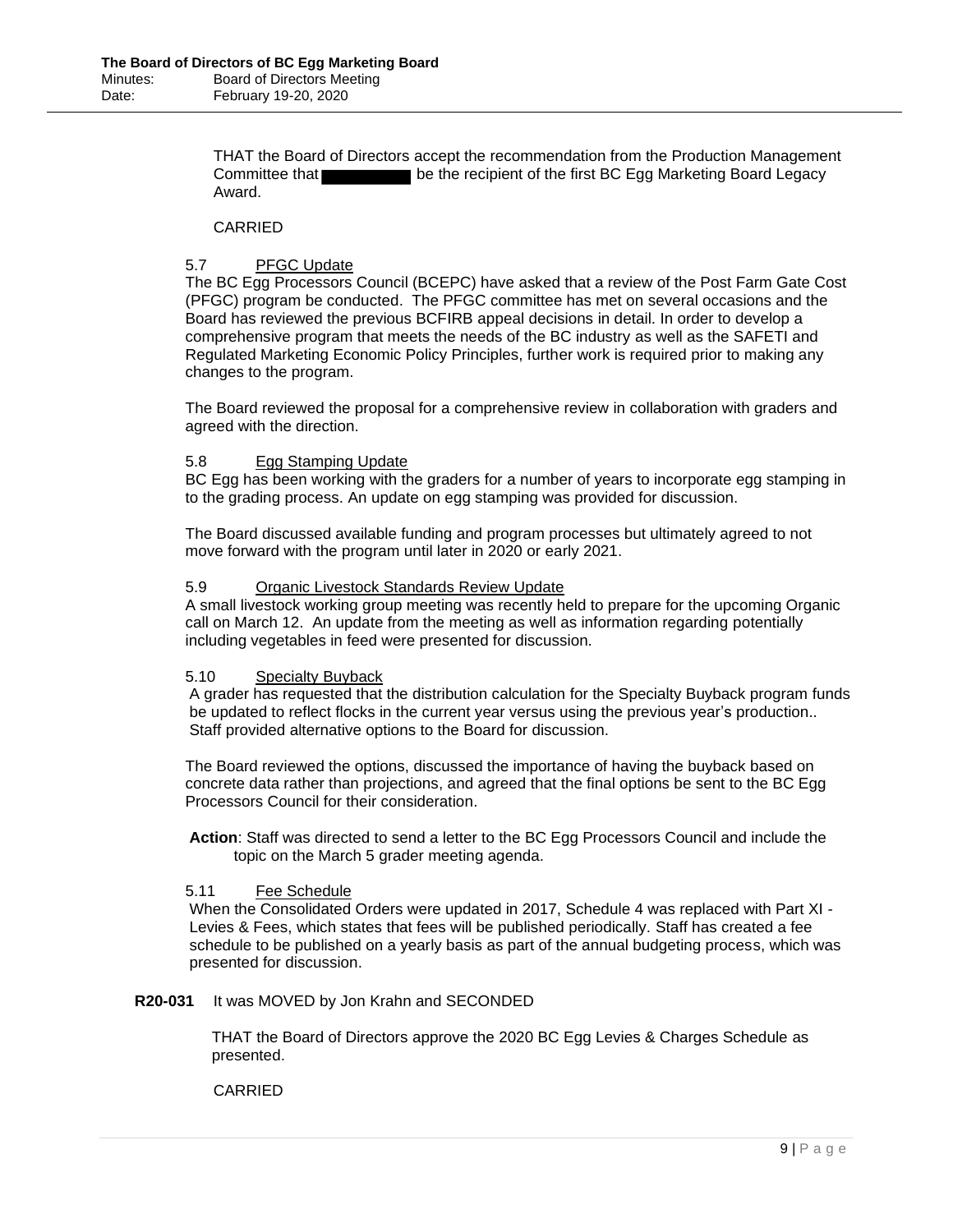### 5.12 2020 Budget Update

The Board of Directors approved the 2020 budget on Dec 3, 2019; however, amendments are needed to reflect program changes. These changes are in reference to the fowl removal program in the Interior, egg sales from period 7 to 13 and an updated levy calculation, which now includes the Temporary Allotment Program.

#### **R20-032** It was MOVED by Walter Siemens and SECONDED

WHEREAS on February 19, 2020, BCEMB provided the Board of Directors with three amendments to the 2020 budget which was originally approved on December 3, 2019 as motion R19-135;

THAT the Board of Directors approve the amendments to the 2020 BCEMB Budget as presented and THAT the levy rate will remain unchanged.

### CARRIED

5.13 HR Update

An update on BCEMB staffing was presented for information.

### **6.0 PERFORMANCE REPORTS**

6.1 Dashboard The Dashboard was presented for information.

#### 6.2 Quota

6.2a Industry Reserve The Industry Reserve was presented for information.

6.2b IP Report Week The IP Report Week 05 was presented for information.

6.2c IP Processor Summary Week The IP Processor Summary Week 05 was presented for information.

6.2d EFP Report Week The EFP Report Week 05 was presented for information.

6.2e Quota Utilization Report The Quota Utilization Report for week 05 was presented for information.

6.2f Quota Credit Update The Quota Credit Update was presented for information.

6.2g Inventory Report The Inventory Report was presented for information.

The Board discussed the inventory and allocation information.

**Action**: Staff was directed to amend the report as discussed.

#### 6.3 Financials

# 6.3a Period 13 Board & Committee Per Diems & Expenses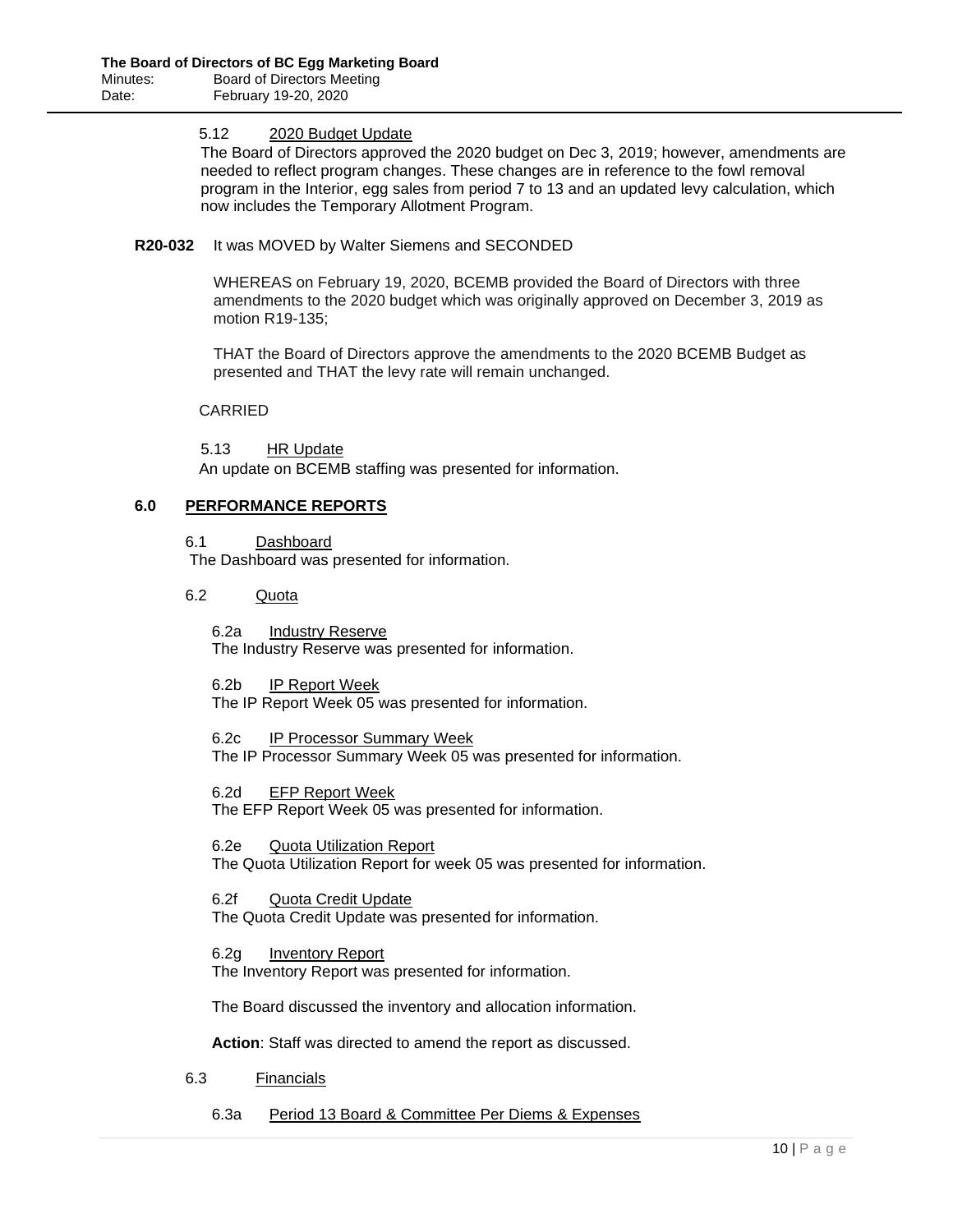The Period 13 Board & Committee Per Diems & Expenses were presented for information.

#### **R20-033** It was MOVED by Walter Siemens and SECONDED

THAT the Board of Directors approve the Period 13 Board & Committee Per Diems & Expenses.

CARRIED

6.3b Period 1 Board & Committee Per Diems & Expenses The Period 1 Board & Committee Per Diems & Expenses were presented for information.

#### **R20-034** It was MOVED by Jon Krahn and SECONDED

THAT the Board of Directors approve the Period 1 Board & Committee Per Diems & Expenses.

### CARRIED

6.3c AR Report The AR Report was presented for information.

#### 6.4 Preliminary COP

6.4a Period 2, 2020 COP The Period 2, 2020 COP was presented for information.

6.4b Period 3, 2020 COP

### **R20-035** It was MOVED by Jon Krahn and SECONDED

THAT the Board of Directors agree to hold BC producer pricing for Period 03, 2020. This decision is effective from Week 09 to Week 12, 2020.

### CARRIED

6.5 Audit Scores The Audit Score Report was presented for information.

6.6 Feed Mill Participation The Feed Mill Participation Report was presented for information.

6.7 Fowl Removal Update The Fowl Removal Update was presented for information.

### **7.0 MEETINGS HELD & UPCOMING**

7.1 Meetings Held Appendix A The Meetings Held Appendix A were presented for information.

7.2 Meetings Upcoming Appendix B The Meetings Held Appendix B were presented for information.

7.2a Interior Spring Banquet Save the Date

The Interior Spring Banquet Save the Date was provided for information.